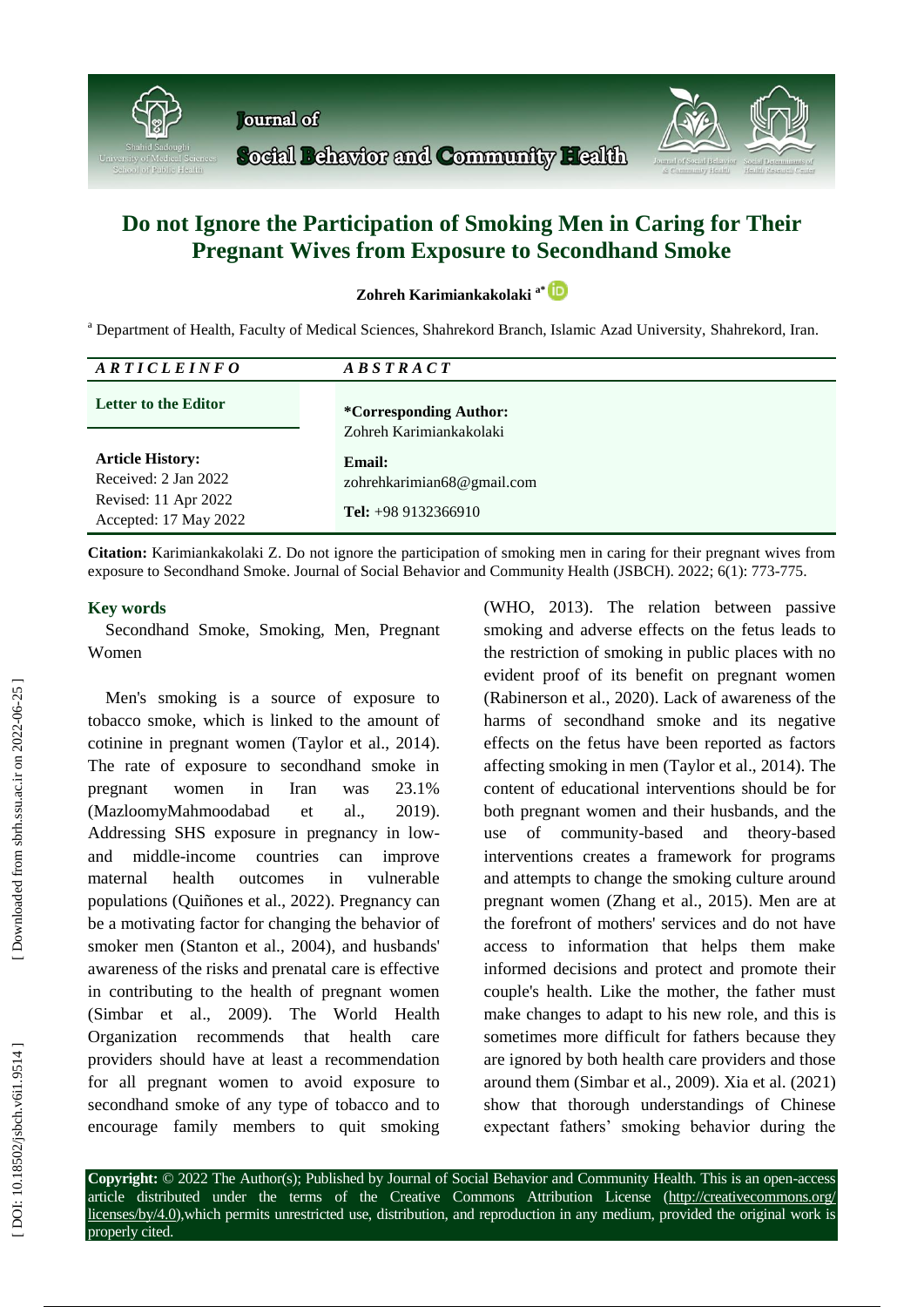

transition to fatherhood is a prerequisite to the development of appropriate interventions to facilitate smoking cessation. Men's training in prenatal care programs provides new opportunities to contribute to the health of themselves and their families, designing educational interventions for smokers can reduce men's smoking during their wives' pregnancies and a spouse's pregnancy can trigger a change in the behavior of men who smoke (Karimiankakolaki et al., 2019, Stanton et al., 2004 ) . Nwosu et al. (2020) resulted that There is mixed evidence for interventions aimed at reducing pregnant women's exposure to SHS, though multi component interventions seem to be more effective . Generally men do not have a tangible idea of the fetus inside the uterus and therefore cannot properly understand the environmental effects on it. Also, the idea that the fetus is protected in the mother's womb or that it has not yet come to life as a real creature prevents a person from believing in quitting smoking during pregnancy (Wakefield et al., 1998 ). Providing information about men's indirect cigarette smoke and how to support their spouse during pregnancy is an important source of help to motivate and implement functional strategies to change their smoking behavior (Wakefield et al., 1998 ) . In developing countries, health professionals, especially midwives and nurses, do not see smoking as a major problem among their clients, and often overlook the advice to avoid exposure to secondhand smoke (Loke et al., 2000 ) . Exposure to secondhand in pregnant women is an important and growing health problem and deserves immediate and international attention (Loke et al., 2000 ) . When a baby loses weight due to the mother's exposure to secondhand smoke, eventually increasing the number of low birth weight babies, health problems, and the burden of community service (Loke et al., 2000 ) . The men's education program should be integrated into our healthcare and hospital services system according to men's needs, and should be promoted and supported nationwide, and more successful programs should be supported with the help of

mass media, grassroots organizations, and public education (Barker et al., 2007 ) .

We suppose educational programs about secondhand smoke have the capacity to integrate into the professional health care guidelines so that it can help medical and health care providers pay attention to the important role of men in women's health, especially during gestational age. Therefore we hope with the participation of men in women's health interventions, we can use a new approach to improve women's health especially in vulnerable populations .

According to the above, it can be stated as:

 Men's training programs should be tailored to the needs of men in the health care system.

• Due to the role of men in supporting their pregnant spouses, it is necessary to pay more attention to men's participation in prenatal programs.

 Men need to be the center of attention to in caring for their wives, especially to prevent exposure to SHS in pregnant women.

• It is necessary to justify the health care staff, not only to take the risk of second -hand smoke in pregnancy more seriously for women but also, do not ignore the involvement of smoking men in caring for their pregnant wives.

## **References**

- Barker, G., Ricardo, C., Nascimento, M. & Organization, W. H. 2007. Engaging men and boys in changing gender -based inequity in health: Evidence from programme interventions.
- Karimiankakolaki, Z., Mazloomymahmoodabad, S. S., Kazemi, A. & Fallahzadeh, H. 2019. Designing an educational intervention on second -hand smoke in smoker men on the exposure of pregnant wives: a protocol for a randomized controlled trial. Reproductive Health, 16, 1-5.
- Loke, A. Y., Lam, T. H., Pan, S. C., Li, S. Y., Gao, X. J. & Song, Y. Y. 2000. Exposure to and actions against passive smoking in non ‐smoking pregnant women in Guangzhou, China. Acta

JSBCH. Volume 6, Issue 1, May 202 2; 773 -775